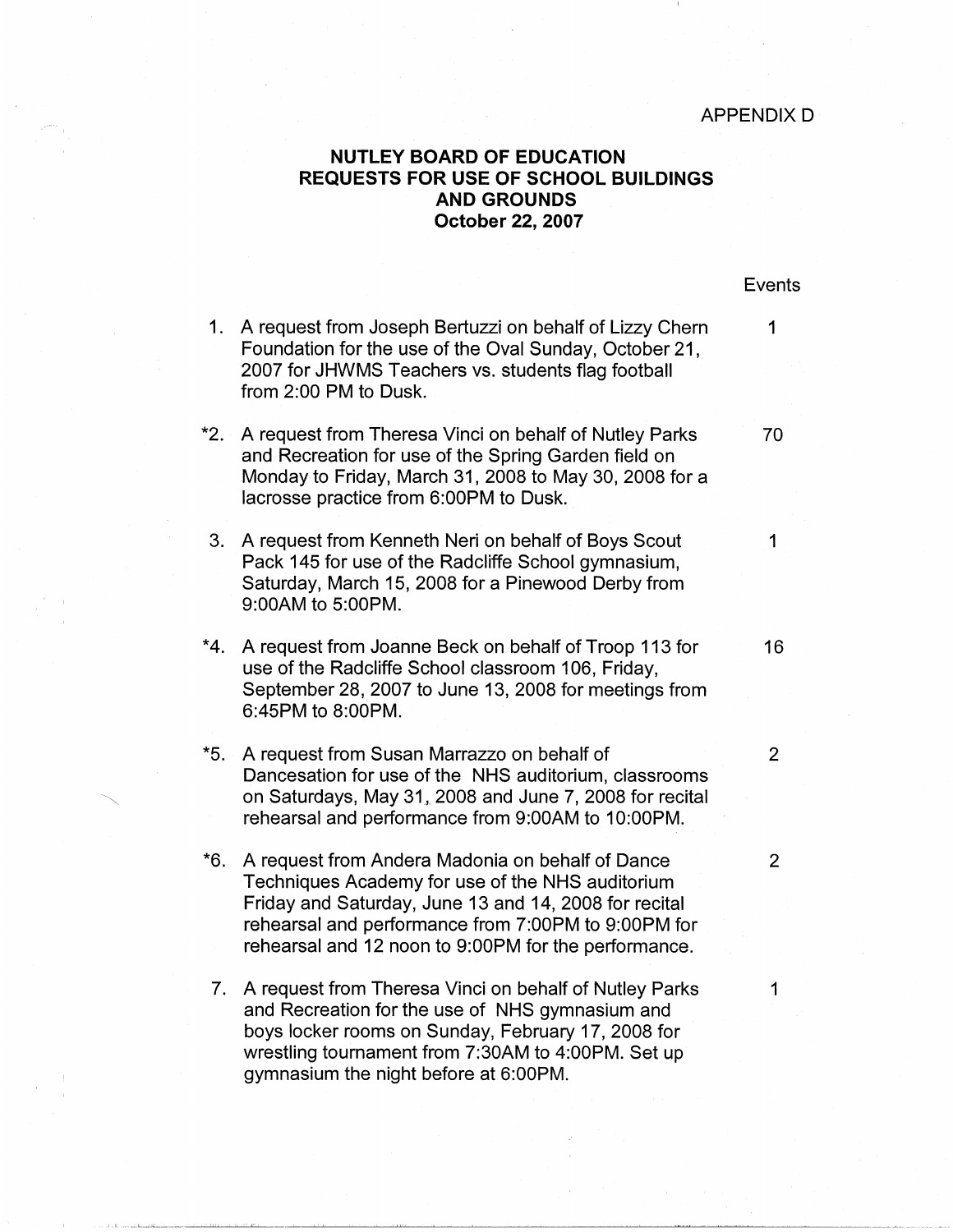| 8.     | A request from Theresa Vinci on behalf of Nutley Parks                                                                                                                                                                   | 1   |
|--------|--------------------------------------------------------------------------------------------------------------------------------------------------------------------------------------------------------------------------|-----|
|        | and Recreation for use of the NHS gymnasium and<br>cafeteria on Sunday, December 16, 2007 for a wrestling<br>tournament from 7:30AM to 6:00PM. Set up the night<br>before at 5:00PM                                      |     |
| *9.    | A request from Theresa Vinci on behalf of Nutley Park<br>and Recreation for use of the Yantacaw School field on<br>Monday to Sunday, March 3, 2008 though June 20, 2008<br>for baseball practices from 4:00PM to dusk.   | 110 |
| $*10.$ | A request from Theresa Vinci on behalf of Nutley Park<br>and Recreation for use of the Lincoln field on Monday -<br>Sunday, March 3, 2008 though June 20, 2008 for<br>baseball practice from 4:00PM to dusk.             | 110 |
| $*11.$ | A request from Theresa Vinci on behalf of Nutley Park<br>and Recreation for use of the Washington School field<br>on Monday to Sunday, March 3, 2008 though June 20,<br>2008 for baseball practices from 4:00PM to dusk. | 110 |
| *12.   | A request from Theresa Vinci on behalf of Nutley Park<br>and Recreation for use of the Radcliffe School field on<br>Monday to Sunday, March 3, 2008 though June 20, 2008<br>for baseball practices from 4:00PM to dusk.  | 110 |
| $*13.$ | A request from Theresa Barr on behalf of Brownies for<br>use of the Spring Garden School classroom on Monday,<br>October 22, 2007 to May 12, 2008 for meetings from<br>3:30PM to 4:300PM.                                | 8   |
| *14.   | A request from Cindy Novotny on behalf of The Dystonia<br>Foundation for use of the Washington School fence on<br>Monday, October 8, 2007 to Monday, October 22, 2007<br>that says "Yanticaw Park Flea Market".          | 1   |
| $*15.$ | A request from Peter Fabiano on behalf of Ricoh Corp.<br>for use of the Radcliffe School gymnasium on Monday,<br>October 1, 2007 to November 12, 2007 for basketball<br>from 7:00PM to 9:30PM.                           | 6   |
| 16.    | A request from Linda von Nessi on behalf of Essex<br>County Board of Elections for use of the Washington<br>School auditorium on Saturday, November 3, 2007 for<br>election workers training from 9:00AM to 11:00AM.     | 1   |
| 17.    | A request from Theresa Vinci on behalf of Nutley Parks<br>and Recreation for use of the JHWMS gymnasium on<br>Monday, October 29, 2007 for co-ed volleyball team try<br>outs from 7:30PM to 9:30PM.                      | 1   |

 $\begin{pmatrix} \frac{1}{2} & \frac{1}{2} & \frac{1}{2} & \frac{1}{2} \\ \frac{1}{2} & \frac{1}{2} & \frac{1}{2} & \frac{1}{2} \\ \frac{1}{2} & \frac{1}{2} & \frac{1}{2} & \frac{1}{2} \end{pmatrix}$ 

 $\int_{0}^{\infty}\frac{2\pi}{\sqrt{2}}\left(\frac{1}{\sqrt{2}}\right)^{2}dx\leq\frac{1}{2\sqrt{2}}\frac{1}{2\sqrt{2}}\,.$ 

 $\begin{array}{l} \frac{1}{2} \left( \begin{array}{cc} 1 & 0 \\ 0 & 1 \end{array} \right) & \text{if} \quad \frac{1}{2} \left( \begin{array}{cc} 1 & 0 \\ 0 & 1 \end{array} \right) & \text{if} \quad \frac{1}{2} \left( \begin{array}{cc} 1 & 0 \\ 0 & 1 \end{array} \right) & \text{if} \quad \frac{1}{2} \left( \begin{array}{cc} 1 & 0 \\ 0 & 1 \end{array} \right) & \text{if} \quad \frac{1}{2} \left( \begin{array}{cc} 1 & 0 \\ 0 & 1 \end{array} \right) &$ 

 $\sim 1$ 

 $\mathcal{S}_{\mathcal{S}}$